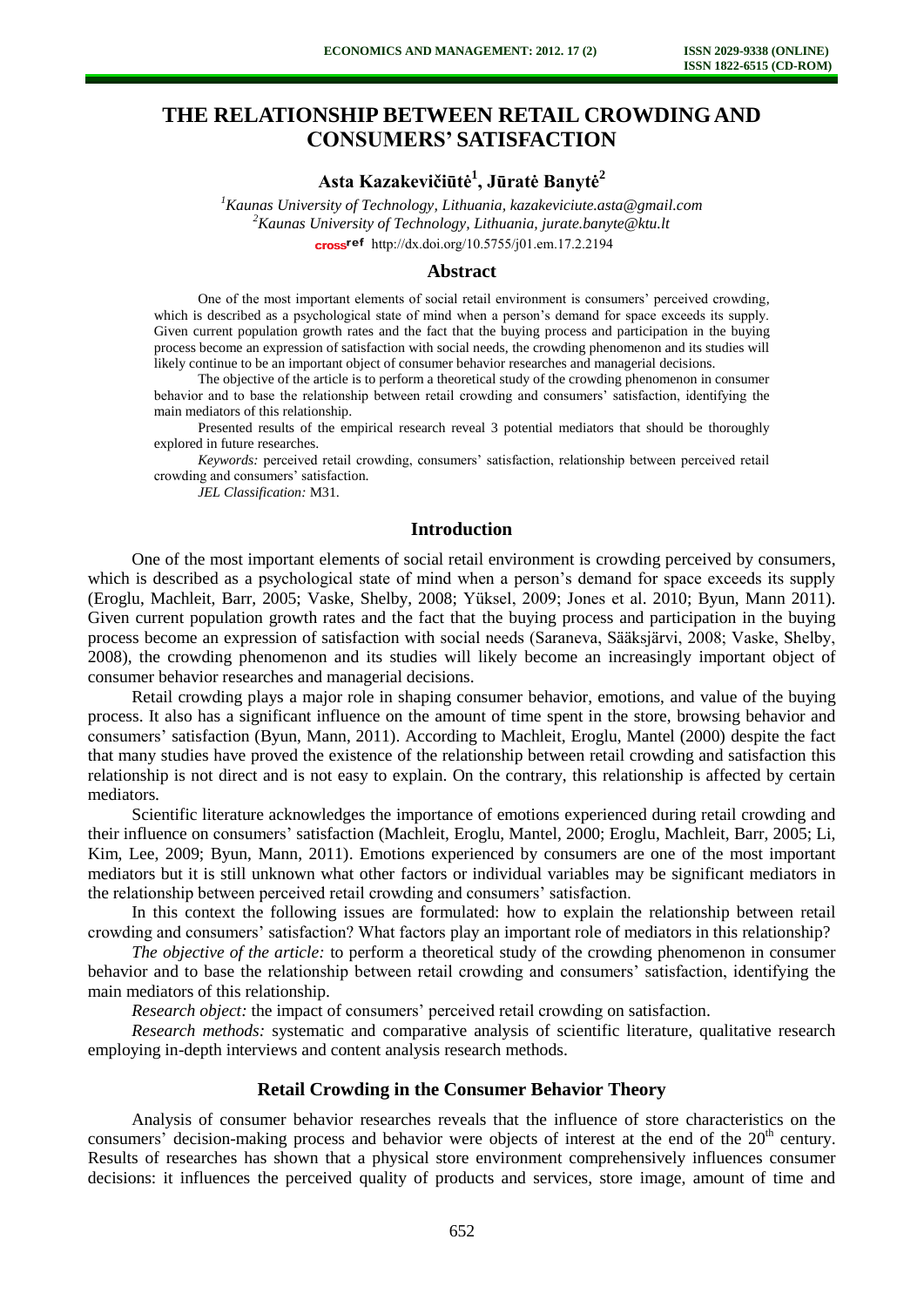money spent, and store satisfaction (Harrell, Hutt, Anderson, 1980; Li, Kim, Lee, 2009). According to Yüksel (2009) and Li, Kim, Lee (2009), many previous researches were focused on the analysis of smells, colours and sounds, and their impact on consumers' behavior, but recently social environment has been taken into account more and more often.

Eroglu, Machleit, Barr (2005), Vaske, Shelby (2008), Yüksel (2009), Jones et al. (2010), Byun, Mann (2011) declare that one of the main factors of consumers' social environment is perceived retail crowding. Perceived retail crowding could be described as a feeling caused by the environment when a consumer is isolated at some level and his possibility to move is limited. It is a psychological state resulting from the situation when the user's need for space exceeds the supply and could be determined, for example, by high human density in a store or bad configuration of merchandise, shelves, and so on.

With regard to this perceived retail crowding consists of two dimensions: spatial crowding and human crowding:

- Spatial crowding refers to feelings of restricted physical body movement due to high spatial density (Li, Kim, Lee, 2009), for example, the amount of merchandise and aisles or their configuration within a store could enhance perceived spatial crowding;
- Human crowding concerns the number of other people and the extent of social interaction among them in a store.

Perceived spatial and human crowding could be understood differently, depending on individual and situational variables (Tse, Sin, Yim, 2002; Lee, Kim, Li, 2011; Baker, Wakefield, 2011):

- Shopping motives;
- Time pressure;
- Expectations of crowding;
- Prior experiences of crowding;
- Tolerance for crowding.

It was noticed that task-oriented consumers were more sensitive to retail crowding. This sensitivity is related to individual perception that crowding could prevent the accomplishment of a task. Also limited time resources cause a negative reaction to crowding – a consumer that is in a hurry and needs to buy something quickly will perceive retail crowding as high or very high.

Consumers' expectations of crowding also affect the level of perceived crowding. It is known that if a consumer has prior crowding expectations of a high level he will not be very sensitive and will experience more positive emotions. Prior experiences of crowding have a very similar effect – if previously a consumer was often shopping in stores where retail crowding was high, then retail crowding would not make a significant impact on the consumer's behavior even in a new store – the consumer is already accustomed to retail crowding. The level of personal tolerance for crowding depends on the individual demand for space. If a consumer does not need lots of space, then perceived retail crowding will not be significant.

During their research Lee, Kim, Li (2011) found out that previously discussed individual and situational variables were not significant in all retail environments. Research identified that those analyzed individual variables (except prior experiences of crowding) did not significantly impact the level of perceived retail crowding in discount stores and similar retail environments.

To sum everything up, it is necessary to note that each of individual or situational variables may cause certain emotions and affect consumers' satisfaction of the buying process. In this context it is very important to reveal the significance of emotions and their impact on the relationship between perceived retail crowding and consumers' satisfaction because satisfaction could determine a consumer's behavior in retail environment and his/her future buying intentions.

## **The Relationship between Retail Crowding and Consumers' Satisfaction: Emotions as a Mediator**

Emotions significantly influence satisfaction and buying behavior that are formed by perceived retail crowding; they play an important role of a mediator in the relationship between retail crowding and consumers' satisfaction and could be either negative or positive.

Results of various researches reveal that the actual number of buyers in a store and their level of social interaction usually determine a higher level of tension, confusion, and undesirable outcomes for retailers such as the minimization of time spent in a store, buying less, changes of shopping plans, or even postponing shopping for next time. Despite that Byun, Mann (2011) state that perceived retail crowding also could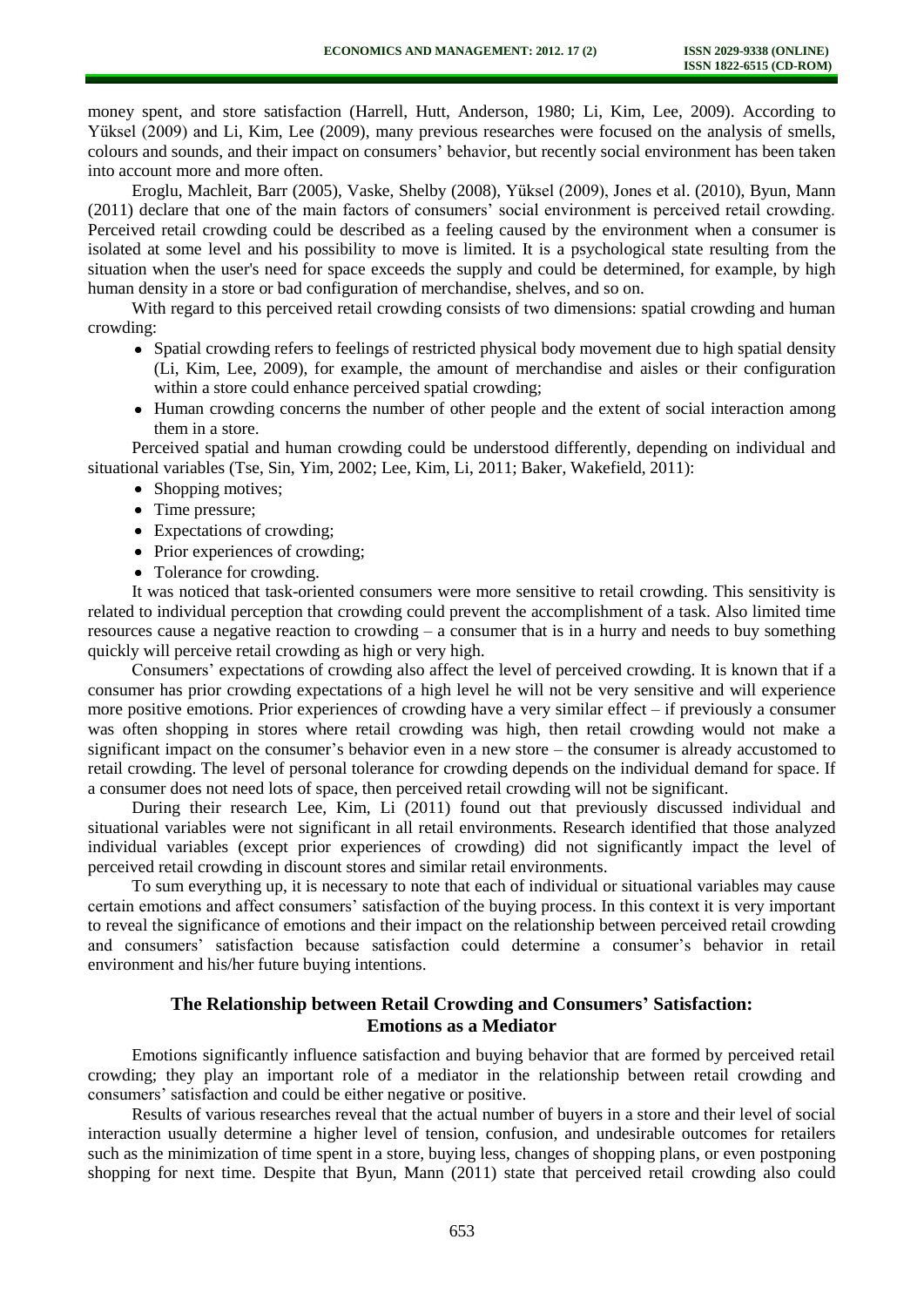impact consumers' emotions positively: due to associations a retail environment where there usually are many buyers and crowds could be considered as a popular store or a store with a good reputation. Eroglu, Machleit, Barr (2005) and Lee, Kim, Li (2011) confirm this idea and propose the idea that every consumer understands perceived retail crowding differently – it depends on individual characteristics (e.g. the personal tolerance level for crowding) or situational factors (e.g. shopping motives, amount of time that could be spent for shopping).

Moreover, it is noticed that crowding expectations are strongly influenced by the type of the store (e. g., a department store, a specialized store, a discount store) and the concept of the retailer (e. g., high-end designer stores, low-priced fast fashion stores) (Byun, Mann, 2011), that is, in discount stores, fast fashion stores, etc. a high number of consumers is expected, therefore consumers will be psychologically prepared for crowding, and crowding will not cause negative emotions. Usually some sense of competition that is felt among consumers could evoke positive emotions and increase hedonic shopping value in discount and other similar stores. It is also known that other customers affect the emotional state and behavior – if a consumer buys a product while feeling competition, then appreciable pleasure, arousal, and satisfaction are higher.

Li, Kim, Lee (2009) analyzed the impact of emotions on the relationship between retail crowding and consumers' satisfaction (Figure 1) and found out that human crowding, pleasure, and dominance were positively related. This fact confirmed the results of previous researches, which proved that crowding did not necessarily cause only negative emotions, related to the buying process.



**Figure 1.** Relationship among crowding, emotions, satisfaction, and retail outcomes *Source:* Li, Kim, Lee, 2009

Figure 1 presents the research results and reveals that perceived spatial crowding is directly related to all analyzed emotions. This research proves that emotions play a mediatory role in the relationship between retail crowding and consumers' satisfaction.

Jones et al. (2010) also analyzed the importance of emotions for satisfaction. For this reason 27 emotions significant in retail environment were used in the research, they were grouped, and it was identified that all emotions had significant influence on consumers' perceived hedonic shopping value (Figure 2). Positive emotions increase shopping value, and negative emotions decrease it, but only negative emotions, such as anger, frustration, disgust, etc., are extremely important for consumers' satisfaction.



**Figure 2.** Relationship among crowding, emotions, values, and satisfaction *Source:* Jones et al., 2010

The second figure demonstrates the relationship between perceived retail crowding (human and spatial crowding) and satisfaction, where emotions as well as hedonic and utilitarian shopping values play important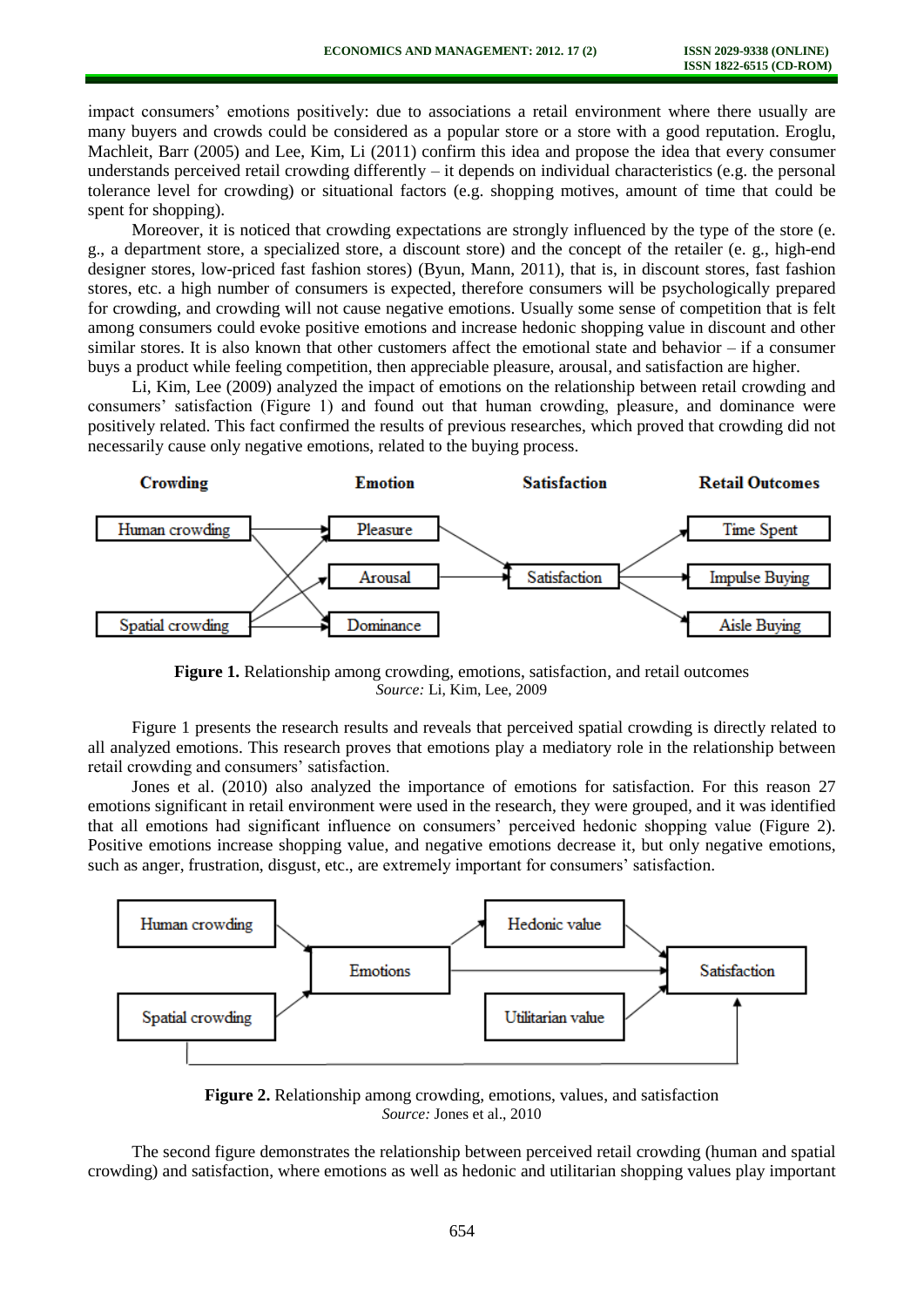roles of mediators. Jones et al. (2010) also emphasize that crowding in stores (except discount stores and similar retail environments) may be acceptable as a possibility to be "seen" – to increase self-esteem and social status. It is also very important to remember that an empty store may cause discomfort for a consumer as much as a store that is too crowded.

Summarizing various researches, aimed at identifying the relationship between perceived retail crowding and consumers' satisfaction, it can be said that authors (Machleit, Eroglu, Mantel, 2000; Eroglu, Machleit, Barr, 2005; Li, Kim, Lee, 2009; Byun, Mann, 2011) unambiguously agree on the importance of emotions caused by crowding. It is acknowledged that consumers' emotions are one of the main mediators, and Machleit, Eroglu, Mantel (2000), Eroglu, Machleit, Barr (2005) identify the personal level of tolerance for crowding, the type of the retail store, and expectations of crowding as potential mediators in this relationship. Despite the fact that retail environment has been analyzed since the end of the  $20<sup>th</sup>$  century, it is still unknown if these variables really play an important mediatory role in the relationship between retail crowding and consumers' satisfaction, and what other factors or variables could be significant mediators in this relationship. This bases the necessity of empirical research in this area.

### **Research Design**

The identification of the relationship between retail crowding and consumers' satisfaction and the factors (mediators) that have an impact on this relationship becomes increasingly important because of the significant influence on the buying process and consumers' future decisions made by satisfaction. Considering this, the relationship between retail crowding and consumer satisfaction, and the main mediators of this relationship have been identified during qualitative research. The research was performed in Kaunas; the methods of the in-depth interviews and content analysis were used.

In–depth interviews were partly structurized: interviewees were asked to imagine (or remember) themselves in realistic situations related to retail crowding. An interviewer described the situations verbally. The participants of the research were also asked to discuss their behavior and feelings during the situation and after it, to comment potential reasons and outcomes, to share previous shopping experiences and events, and to compare them to each other.

Situations were prepared using the research methodology of Machleit, Kellaris, Eroglu (1994). For example, interviewees were asked to imagine a situation when they came to a store and realized that there were much more people there than they expected, and they were asked to tell what they would do, their reaction, emotions, and the total evaluation of the shopping experience. Interviews were developed naturally, trying to discuss all possible aspects of the given situations.

In total five consumers participated in the research; the average length of an in-depth interview was 39 minutes. Sex, age, and social status were not important for the results of the research. Qualitative content analysis was carried out following the main rules applied, and text analysis was performed completing four steps, which included: 1) multiple text reading, 2) study of manifested categories through keywords, 3) subdivision of category content into subcategories, and 4) interpretation of categories and subcategories, and provision of the grounding based on the categories extracted from the text (Žydžiūnaitė, Merkys, Jonušaitė, 2004).

### **Research Findings**

During the analysis of the in-depth interviews' transcripts repetitive elements and fragments of interviews were identified hoping to base empirically the relationship between retail crowding and consumers' satisfaction and to find out the role of mediating factors in this relationship. The main result of this analysis is the following: 4 different categories of factors were identified - emotions, disposition, time, and competition.

The first category – emotions – is presented in Table 1. This category consists of 5 subcategories: irritation, anger, disappointment, stress, and joy.

In Table 1 most of all identified emotions are negative. Stronger expressions of irritation, anger, disappointment, and stress could be related to a tendency, previously identified by Jones et al. (2010), that negative emotions remain for a longer period of time and have a bigger impact on consumers' satisfaction. Also it is noticed that situations related to spatial crowding (a bad configuration of merchandise, shelves, and so on) cause more of the negative emotions. Human crowding had a bigger impact on emotions, when there were queues in stores. Consumers' shopping satisfaction decreased after having emotionally strong and negative experiences.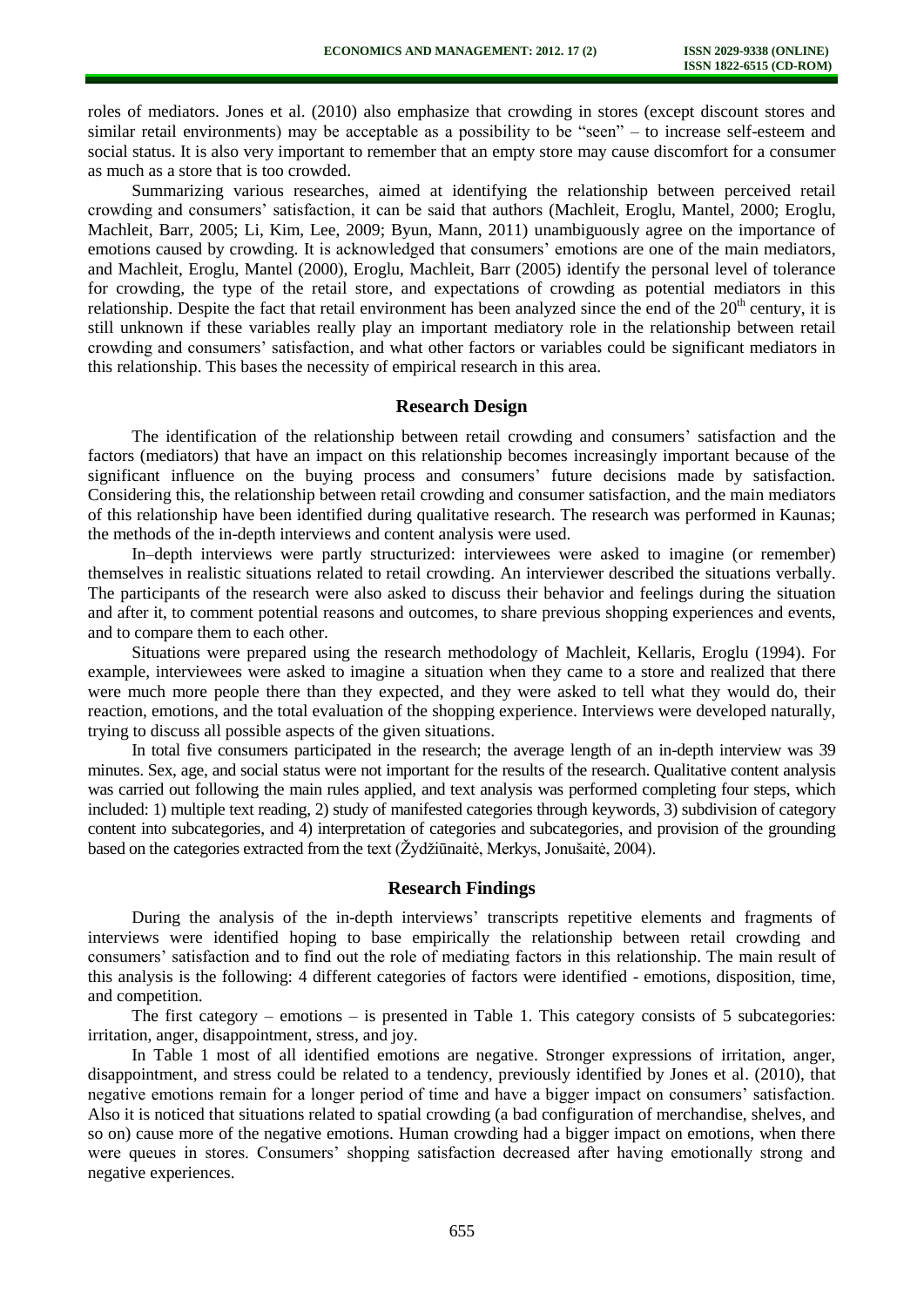| Category        | <b>Subcategory</b> | <b>Confirmative statement</b>                                                                                                                                                                                                                                                                                                                                                                    |
|-----------------|--------------------|--------------------------------------------------------------------------------------------------------------------------------------------------------------------------------------------------------------------------------------------------------------------------------------------------------------------------------------------------------------------------------------------------|
| <b>Emotions</b> | <b>Irritation</b>  | <it a="" and="" are="" at="" example,="" for="" isn't="" looking="" pleasant="" product,="" three<br="" when,="" you="">more eyes are looking at the same product from behind your back.&gt;, <i am<br="">going, looking for, not finding, that irritates me&gt;, <br/> <br/>but really, such things<br/>usually irritate me, when you can't find everything you need in one place.&gt;</i></it> |
|                 | Anger              | <for and<br="" bread="" don't="" example,="" find="" go="" i="" if="" in="" maxima,="" then="" to="" won't="">it does not matter that it is on my way. I'll go elsewhere. It is, of course,<br/>sometimes anger, a similar feeling, because of the queue, when one cashier is<br/>working, and there are ten empty cash desks&gt;</for>                                                          |
|                 | Disappointment     | <for after="" any="" are="" don't="" example,="" have="" or="" then<br="" time,="" tired="" when="" work="" you="">arms droop and you say to yourself "it doesn't matter, I don't need those<br/>products", you turn around and go away.&gt;</for>                                                                                                                                               |
|                 | <b>Stress</b>      | <you a="" and="" are="" cause="" don't="" feel="" find="" hurry="" in="" stress="" you="">, <you'll start<br="">to stress how to find that thing faster and immediately inner tension grows while<br/>standing in a queue <math>-I</math> will feel bad and probably after coming back home I will<br/>feel bad because of that stressful situation.&gt;</you'll></you>                          |
|                 | Joy                | <then and<br="" are="" choose="" could="" freely="" glad="" i="" no="" people.="" products="" that="" there="" you="">spend more time, for example, for browsing.&gt;</then>                                                                                                                                                                                                                     |

**Table 1.** Category - emotions

The only positive emotion  $-$  joy, identified during research, is related to situations when there are no people, and nobody can disturb consumers when picking wanted products or browsing in the store. This fact denies the notice of Jones et al. (2010) that an empty store could discomfort consumers as much as a store that is too crowded. According to interviewees they usually did not notice how many other consumers there were in a store except in cases when other buyers disturbed them when they were choosing a product or in similar situations.

The second category of factors that significantly impacts the evaluation of shopping and satisfaction is disposition. Disposition consists of two subcategories: disposition after a negative experience and crowding expectations (Table 2). Compared by their influence on consumers and their manifestation, these subcategories coincide with individual variables (crowding expectations and previous experience), suggested by Li, Kim, Lee (2011).

| <b>Category</b> | <b>Subcategory</b>             | <b>Confirmative statement</b>                                                                                                                                                                                                                                                                                                                                                                                                                                                                                           |
|-----------------|--------------------------------|-------------------------------------------------------------------------------------------------------------------------------------------------------------------------------------------------------------------------------------------------------------------------------------------------------------------------------------------------------------------------------------------------------------------------------------------------------------------------------------------------------------------------|
| Disposition     | After a negative<br>experience | <you and="" avoid="" it="" it,="" observe="" really.="" repeats,="" to="" try="" when="" why,="" you="" you<br="">try to find the best alternative&gt;, <but at="" felt="" i="" i'll<br="" if="" least="" once="" unsatisfied,="">think before going back there.&gt;, <after experiences="" simply="" such="" to<br="" try="" you="">avoid these stores.&gt;</after></but></you>                                                                                                                                        |
|                 | Crowding<br>expectations       | <when and="" are="" come="" have<br="" in="" more="" people="" suddenly="" than="" there="" you="">expected and if it feels unpleasant at first I consider the necessity of shopping.<br/>If it is necessary you clench your teeth and try to get something more <math>-</math> get<br/>through, pass through, and go where there are less people.<math>&gt;</math>, <math>\lt</math>But if I know<br/>that there are lots of people there usually, then I probably will still go to shop<br/>in that store.&gt;</when> |

|  |  | Table 2. Category - disposition |
|--|--|---------------------------------|
|--|--|---------------------------------|

As presented in Table 2 of confirmative statements, one unpleasant situation in a store (when it is difficult to find a wanted product or when there is high density in the store) could be a sufficient argument to choose another store the next time. Consumers will come back to the same store already with strong negative expectations only when there are no other alternatives.

Expectations of human crowding also have an important impact on respondents' satisfaction – consumers react more adequately, and shopping satisfaction does not decrease when they are expecting human crowds in a store, except in situations when actual human crowding is higher than it was expected – in this case consumers will probably decide to come back later or even to go to another store.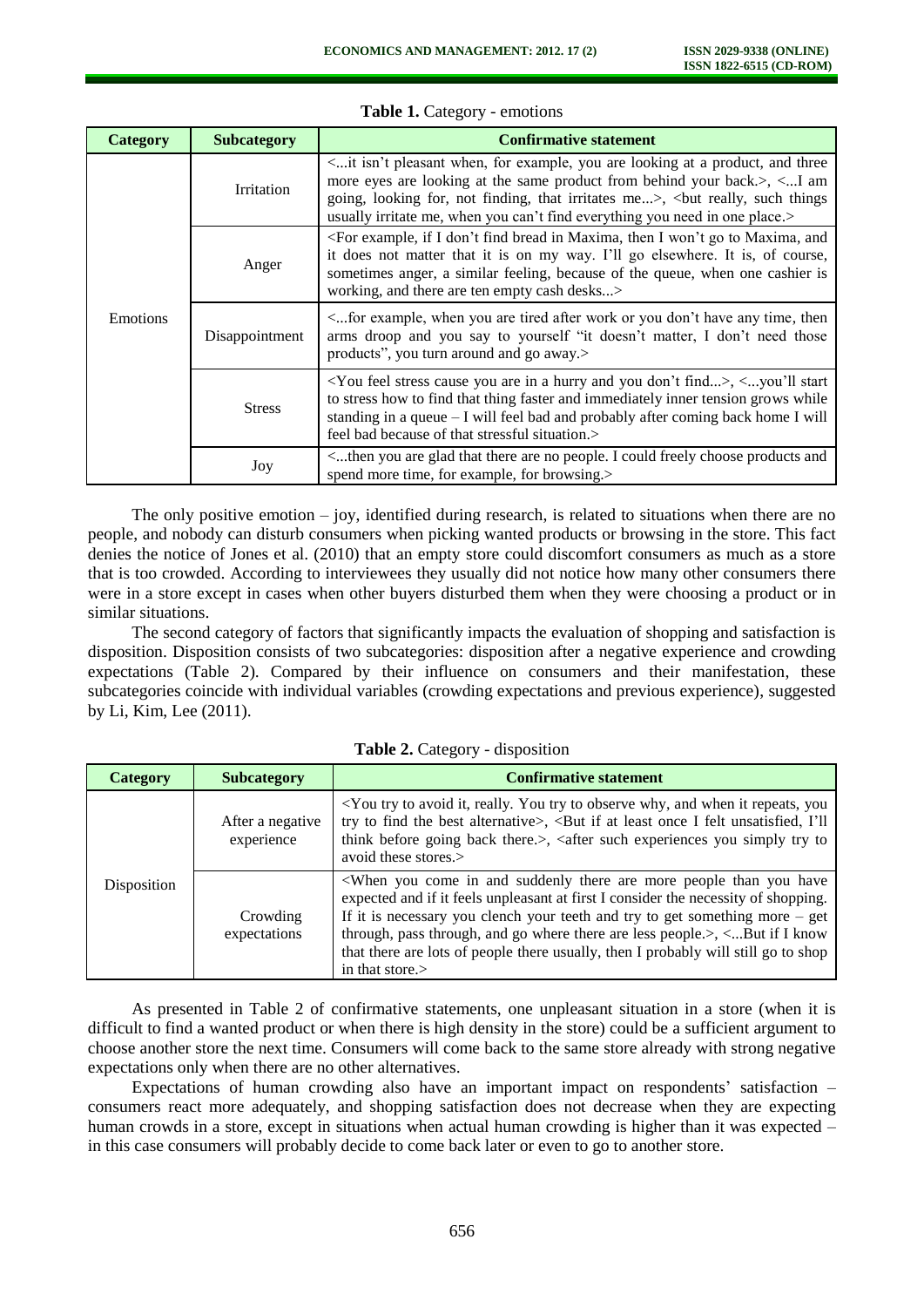Moreover, one more important category of factors distinguished in this research was time. According to the results of the analysis of the in-depth interviews' transcripts, time has a significant direct and indirect (through emotions) impact on consumers' satisfaction in situations related to crowding (Table 3).

| <b>Category</b> | <b>Subcategory</b>  | <b>Confirmative statements</b>                                                                                                                                                                                                                                                                                                                           |
|-----------------|---------------------|----------------------------------------------------------------------------------------------------------------------------------------------------------------------------------------------------------------------------------------------------------------------------------------------------------------------------------------------------------|
| Time            | Rush                | $\leq$ I try to make it in time. When I don't – it's bad>, $\leq$ I mentally count possibilities<br>to make it in time. I trample and impatiently stand in a queue.>, <when are<br="" there="">lots of people then also there always are some uncertainties: will you make it in<br/>time, do you have enough time, how much you gonna delay.&gt;</when> |
|                 | Attempt to use time | <if and,="" browse<br="" example,="" for="" have="" i="" it="" some="" somehow,="" time="" to="" use="" want="">through the store, then you don't pay attention to other consumers.&gt;</if>                                                                                                                                                             |

**Table 3.** Category - time

The subcategories, presented in Table 3, (rush and attempt to use time) are cardinally different. Consumers that are in a rush react more sensitively to store environment and to all shopping obstacles – their shopping satisfaction is affected respectively. Moreover, buyers that are in a rush and confront human or spatial crowding quickly get disappointed and are willing to change the current store to an alternative that would be more comfortable.

Consumers' attempt to use their spare time could not be significantly affected by crowding, and it does not impact satisfaction of the buying process negatively: when a consumer succeeds and uses his/her spare time in the store, satisfaction of the buying process increases.

One of the situations discussed during the interviews was related to consumers' behavior and their feelings during shopping in discount stores or during seasonal sales when there was high human crowding. It was noticed that some consumers felt competition in such retail environment (Table 4).

| Table 4. Category - competition |
|---------------------------------|
|                                 |

| <b>Category</b> | <b>Subcategory</b> | <b>Confirmative statements</b>                                                                                                                                                                                                                                                                                                                                                            |
|-----------------|--------------------|-------------------------------------------------------------------------------------------------------------------------------------------------------------------------------------------------------------------------------------------------------------------------------------------------------------------------------------------------------------------------------------------|
| Competition     | Safety assurance   | <you and="" because<br="" carry="" don't="" even="" just="" maybe="" need="" products="" take="" that="" you="">other consumers won't buy it.&gt;, <math>\lt</math>you take and carry them in the store<br/>(laughing) just because then others don't have a possibility to buy it. It's only<br/>while I'll make a decision <math>-</math> if I want them or not.<math>&gt;</math></you> |

Confirmative statements, presented in Table 4, reveal that consumers are willing to ensure some kind of safety when facing competition. Consumers are trying to "protect" products because they do not want others to buy them. Moreover, the research also revealed that when consumers bought "protected" products they felt joy and satisfaction. Usually the impact of competition on consumers' satisfaction is not seen in ordinary stores – this category is closely related to the type of stores. The importance of the store type for the relationship between retail crowding and consumers' satisfaction has been identified by Machleit, Eroglu, Mantel (2000) and Eroglu, Machleit, Barr (2005).

In summary, during the qualitative research 4 categories of factors (emotions, disposition, time, and competition) were identified. Considering their impact on consumers' satisfaction all these categories could be treated as potential mediators of the relationship between retail crowding and satisfaction. Emotion is the only mediator of this relationship that has been previously based scientifically. It is ascertained that negative emotions have a bigger impact on satisfaction of the buying process, and they are usually caused by spatial crowding.

Moreover, disposition (negative experience and crowding expectations) is also named as a potential mediator of the analyzed relationship. It is also known that human crowding negatively affects disposition. Categories of disposition and competition factors are extremely important in specific situations – during mass sales and after a negative shopping experience. Competition factors are also closely related to the store type.

The only category of factors that has not been scientifically based as a potential mediator previously is time. It does not matter if a consumer has a limited amount of time or if he/she has some spare time – in both cases it affects the total consumers' shopping satisfaction. When consumers have very limited amount of time they react to human and spatial crowding very sensitively. Considering these facts there is a need for thorough research of the categories of disposition and competition as well as of the category of time factors that has not been previously scientifically analyzed as a potential mediator.